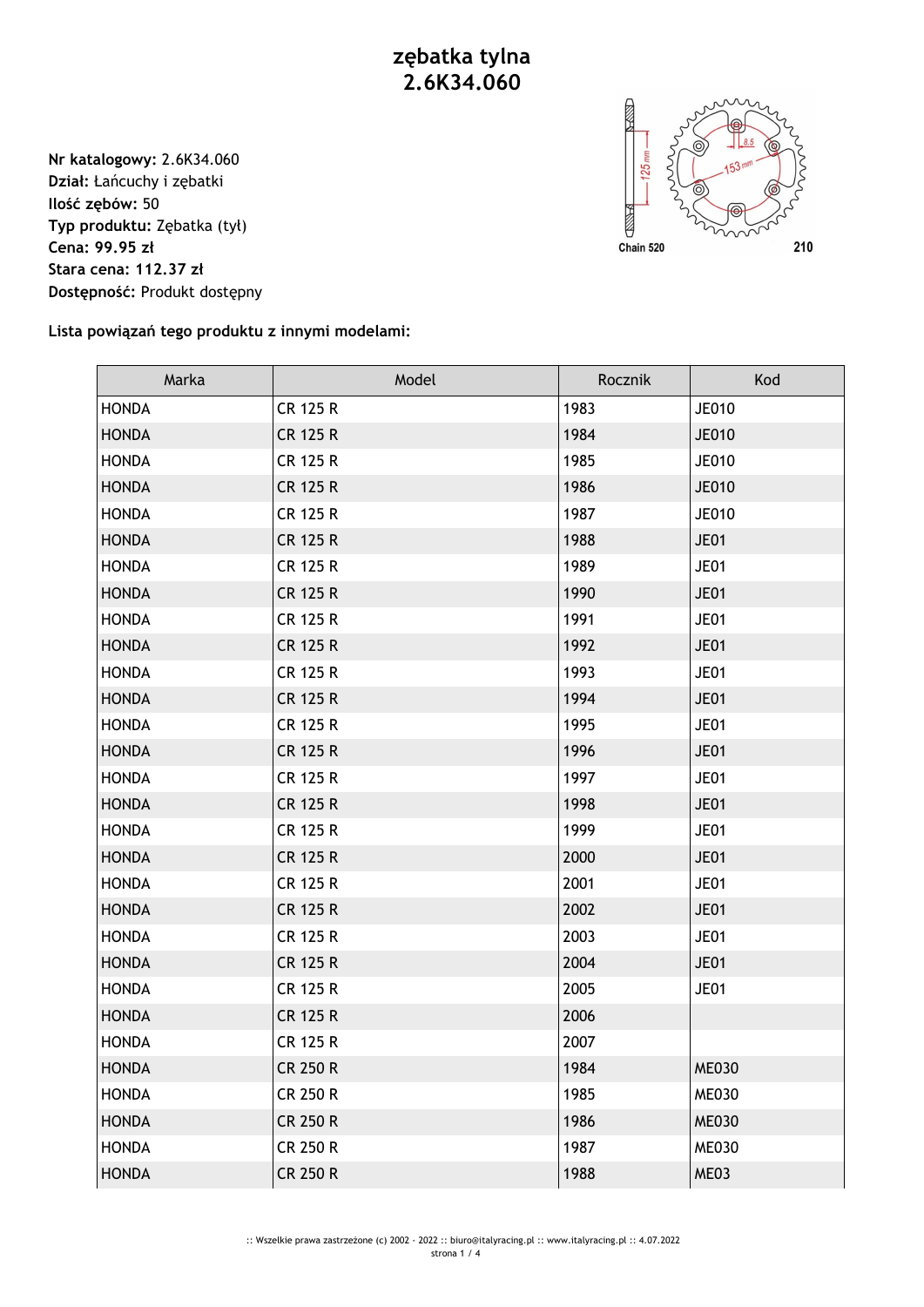| <b>HONDA</b> | <b>CR 250 R</b>  | 1989 | ME03         |
|--------------|------------------|------|--------------|
| <b>HONDA</b> | <b>CR 250 R</b>  | 1990 | ME03         |
| <b>HONDA</b> | CR 250 R         | 1991 | ME03         |
| <b>HONDA</b> | <b>CR 250 R</b>  | 1992 | ME03         |
| <b>HONDA</b> | CR 250 R         | 1993 | ME03         |
| <b>HONDA</b> | <b>CR 250 R</b>  | 1994 | ME03         |
| <b>HONDA</b> | <b>CR 250 R</b>  | 1995 | ME03         |
| <b>HONDA</b> | <b>CR 250 R</b>  | 1996 | ME03         |
| <b>HONDA</b> | <b>CR 250 R</b>  | 1997 | ME03         |
| <b>HONDA</b> | <b>CR 250 R</b>  | 1998 | ME03         |
| <b>HONDA</b> | CR 250 R         | 1999 | ME03         |
| <b>HONDA</b> | <b>CR 250 R</b>  | 2000 | ME03         |
| <b>HONDA</b> | CR 250 R         | 2001 | ME03         |
| <b>HONDA</b> | <b>CR 250 R</b>  | 2002 | ME03         |
| <b>HONDA</b> | CR 250 R         | 2003 | ME03         |
| <b>HONDA</b> | <b>CR 250 R</b>  | 2004 | ME03         |
| <b>HONDA</b> | CR 250 R         | 2005 | ME03         |
| <b>HONDA</b> | <b>CR 250 R</b>  | 2006 | ME03         |
| <b>HONDA</b> | <b>CR 250 R</b>  | 2007 | ME03         |
| <b>HONDA</b> | CR 500 R         | 1984 | <b>PE020</b> |
| <b>HONDA</b> | CR 500 R         | 1985 | <b>PE020</b> |
| <b>HONDA</b> | CR 500 R         | 1986 | <b>PE020</b> |
| <b>HONDA</b> | CR 500 R         | 1987 | <b>PE020</b> |
| <b>HONDA</b> | CR 500 R         | 1988 | <b>PE020</b> |
| <b>HONDA</b> | <b>CR 500 R</b>  | 1989 | <b>PE02</b>  |
| <b>HONDA</b> | CR 500 R         | 1990 | <b>PE02</b>  |
| <b>HONDA</b> | CR 500 R         | 1991 | <b>PE02</b>  |
| <b>HONDA</b> | <b>CR 500 R</b>  | 1992 | <b>PE02</b>  |
| <b>HONDA</b> | CR 500 R         | 1993 | <b>PE02</b>  |
| <b>HONDA</b> | <b>CR 500 R</b>  | 1994 | <b>PE02</b>  |
| <b>HONDA</b> | CR 500 R         | 1995 | <b>PE02</b>  |
| <b>HONDA</b> | <b>CR 500 R</b>  | 1996 | <b>PE02</b>  |
| <b>HONDA</b> | CR 500 R         | 1997 | <b>PE02</b>  |
| <b>HONDA</b> | <b>CR 500 R</b>  | 1998 | <b>PE02</b>  |
| <b>HONDA</b> | CR 500 R         | 1999 | <b>PE02</b>  |
| <b>HONDA</b> | <b>CR 500 R</b>  | 2000 | <b>PE02</b>  |
| <b>HONDA</b> | CR 500 R         | 2001 | <b>PE02</b>  |
| <b>HONDA</b> | <b>CRF 150 F</b> | 2003 |              |
| <b>HONDA</b> | <b>CRF 150 F</b> | 2004 |              |
| <b>HONDA</b> | <b>CRF 150 F</b> | 2005 |              |
| <b>HONDA</b> | <b>CRF 150 F</b> | 2006 |              |
| <b>HONDA</b> | <b>CRF 230 F</b> | 2003 |              |
| <b>HONDA</b> | <b>CRF 230 F</b> | 2004 |              |
| <b>HONDA</b> | <b>CRF 230 F</b> | 2005 |              |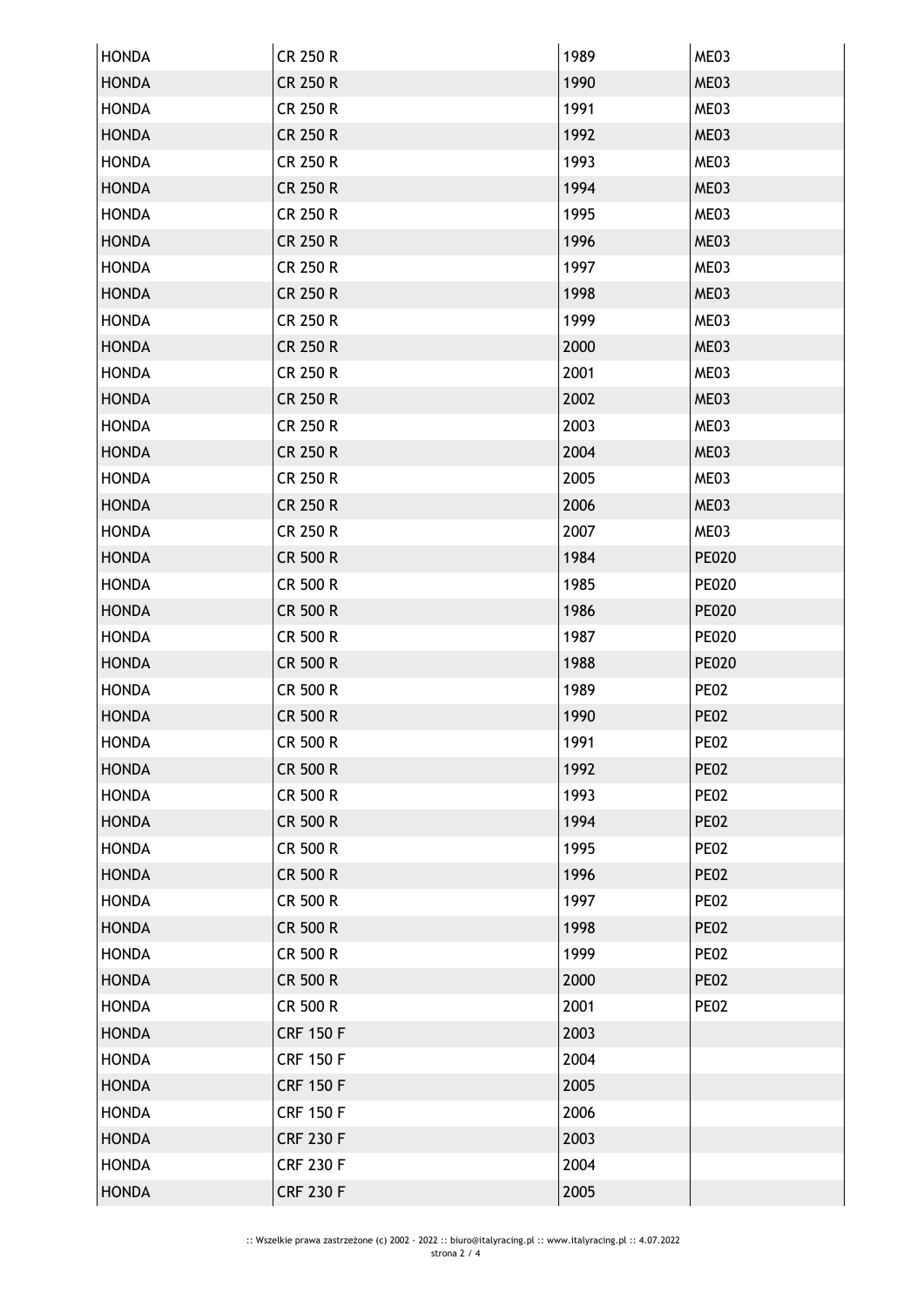| <b>HONDA</b> | <b>CRF 230 F</b> | 2006 |             |
|--------------|------------------|------|-------------|
| <b>HONDA</b> | <b>CRF 230 F</b> | 2007 |             |
| <b>HONDA</b> | <b>CRF 230 F</b> | 2008 |             |
| <b>HONDA</b> | <b>CRF 230 F</b> | 2009 |             |
| <b>HONDA</b> | <b>CRF 230 F</b> | 2010 |             |
| <b>HONDA</b> | <b>CRF 230 F</b> | 2011 |             |
| <b>HONDA</b> | <b>CRF 230 F</b> | 2012 |             |
| <b>HONDA</b> | <b>CRF 230 F</b> | 2013 |             |
| <b>HONDA</b> | <b>CRF 230 F</b> | 2014 |             |
| <b>HONDA</b> | <b>CRF 230 F</b> | 2015 |             |
| <b>HONDA</b> | <b>CRF 250 F</b> | 2006 |             |
| <b>HONDA</b> | <b>CRF 250 F</b> | 2007 |             |
| <b>HONDA</b> | <b>CRF 250 R</b> | 2004 | <b>ME10</b> |
| <b>HONDA</b> | <b>CRF 250 R</b> | 2005 | <b>ME10</b> |
| <b>HONDA</b> | <b>CRF 250 X</b> | 2004 | <b>ME11</b> |
| <b>HONDA</b> | <b>CRF 250 X</b> | 2005 | <b>ME11</b> |
| <b>HONDA</b> | <b>CRF 250 X</b> | 2006 | <b>ME11</b> |
| <b>HONDA</b> | <b>CRF 250 X</b> | 2007 |             |
| <b>HONDA</b> | <b>CRF 450 F</b> | 2007 |             |
| <b>HONDA</b> | <b>CRF 450 R</b> | 2002 | <b>PE05</b> |
| <b>HONDA</b> | <b>CRF 450 R</b> | 2003 | <b>PE05</b> |
| <b>HONDA</b> | <b>CRF 450 R</b> | 2004 | <b>PE05</b> |
| <b>HONDA</b> | <b>CRF 450 R</b> | 2005 | <b>PE05</b> |
| <b>HONDA</b> | <b>CRF 450 X</b> | 2005 | <b>PE06</b> |
| <b>HONDA</b> | <b>CRF 450 X</b> | 2006 | <b>PE06</b> |
| <b>HONDA</b> | XL 250 (Japonia) | 1990 |             |
| <b>HONDA</b> | XL 250 (Japonia) | 1991 |             |
| <b>HONDA</b> | XL 250 (Japonia) | 1992 |             |
| <b>HONDA</b> | XL 250 (Japonia) | 1993 |             |
| <b>HONDA</b> | XL 250 (Japonia) | 1994 |             |
| <b>HONDA</b> | XL 250 (Japonia) | 1995 |             |
| <b>HONDA</b> | <b>XR 250 R</b>  | 1990 | <b>ME06</b> |
| <b>HONDA</b> | XR 250 R         | 1991 | ME06        |
| <b>HONDA</b> | XR 250 R         | 1992 | ME06        |
| <b>HONDA</b> | XR 250 R         | 1993 | <b>ME06</b> |
| <b>HONDA</b> | <b>XR 250 R</b>  | 1994 | ME06        |
| <b>HONDA</b> | XR 250 R         | 1995 | <b>ME06</b> |
| <b>HONDA</b> | XR 250 R         | 1996 | <b>ME08</b> |
| <b>HONDA</b> | XR 250 R         | 1997 | ME08        |
| <b>HONDA</b> | XR 250 R         | 1998 |             |
| <b>HONDA</b> | XR 250 R         | 1999 |             |
| <b>HONDA</b> | XR 250 R         | 2000 |             |
| <b>HONDA</b> | XR 250 R         | 2001 |             |
| <b>HONDA</b> | XR 250 R         | 2002 |             |